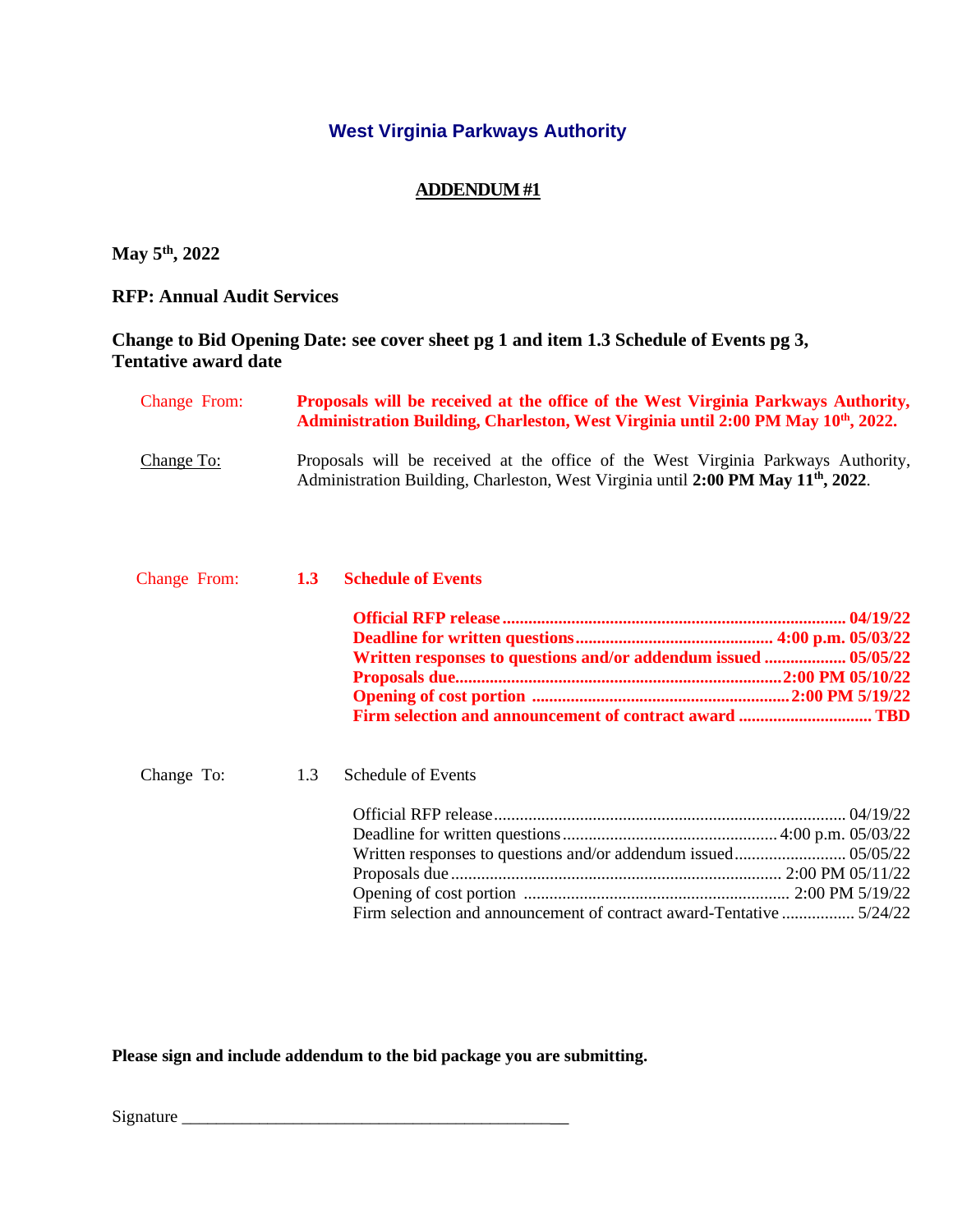

# **West Virginia Parkways Authority REQUEST FOR PROPOSALS**

#### **Sealed proposals will be received by the West Virginia Parkways Authority for:**

## ANNUAL AUDIT SERVICES

Proposals will be received at the office of the West Virginia Parkways Authority, Administration Building, Charleston, West Virginia until 2:00 PM May 11<sup>th</sup>, 2022. If proposals are to be mailed via the U.S. Postal Service regular mail, they must be addressed to the West Virginia Parkways Authority, P.O. Box 1469, Charleston, WV 25325. This mail is picked up by the Authority once a day between 7:00 AM and 8:00 AM. However, Express Mail One Day Service, Federal Express, United Parcel Service (UPS), etc., must be sent to the West Virginia Parkways Authority, 3310 Piedmont Road, Charleston, WV 25306.

It shall be the bidder's responsibility to determine his transmittal method such that his bid will arrive in the Authority's office prior to the scheduled bid opening. Bids received in the Authority's office after the scheduled opening will be returned to the bidder unopened.

Proposals must be made on the forms furnished by the Authority in the manner designated in the specifications, and must be enclosed in sealed envelopes bearing the name and address of the bidder and the number of the contract

Pursuant to Bureau of Employment Programs (BEP) Rule 96 C.S.R.1 Implementation Rule dated June 30, 2000, Contractors requesting plans must furnish their FEIN Number, company name and any name they are doing business as. Firms listed in the BEP Default Directory will not be issued Bidding Documents.

The Authority reserves the right to reject any and all Proposals submitted, and to waive any or all formalities in bidding, as it may deem in its best interest.

The Authority strongly encourages Minority Owned and Women Owned businesses to submit proposals for this contract.

The WVPA is an Equal Opportunity Employer. All firms submitting proposals must certify that they practice Equal Employment Opportunities.

: Construction of the construction of the construction of the construction of the construction of the construction of the construction of the construction of the construction of the construction of the construction of the